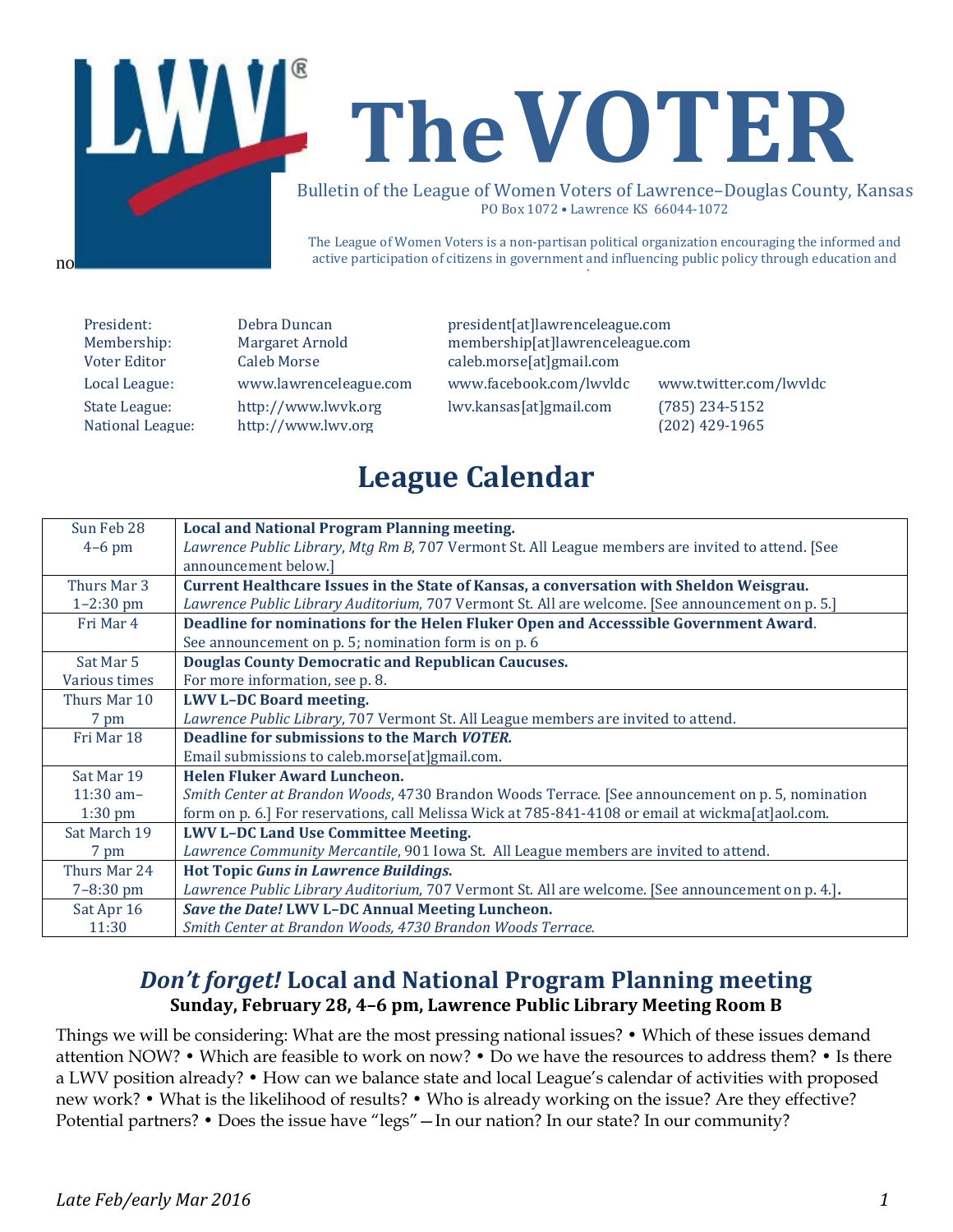### **Message from President Debra Duncan**

*Democracy is not a spectator sport*. It's a great motto, isn't it? One to strive for. But it requires a lot of work to make it true. If I were to choose one word to focus on this session, it is *vigilance*. In the 40+ days of this legislative session, there has been a slew of bills introduced (or resurrected from the 2015 session) which are diametrically opposed to league positions. And new ones seem to pop up every day. One of the latest—Sub. HB 2292, http://[www.kslegislature.org/li/b2015\\_16/measures/documents/hb2292\\_01\\_0000.pdf](http://www.kslegislature.org/li/b2015_16/measures/documents/hb2292_01_0000.pdf) —passed out of the House Education Committee just last week when the Committee did a "gut and go." In other words, they took a bill that was held over from last year, removed the contents, replaced it with a different bill, renamed it and passed it. The "new" bill not only prohibits the state from participating in Common Core Education, it also stops the state from participating in anything *tied* to Common Core principles, such as AP classes, the ACT, and the SAT. Does the League support Common Core? To my knowledge, the Kansas League doesn't have a position on Common Core Education. In fact, our education policy dates back to the late 1990s, long before the existence of Common Core. So what's the problem? The problem is the House Education Committee did not hold public hearings on the bill before they passed it.

The very first sentence of the LWVK's education policy says the LWVK supports: "An education governance structure that is accountable to the voters and provides opportunities for public input..."

Instead of allowing public input, it appears the committee purposely bypassed public hearings on this bill although they did have an "informational briefing" on the "History of Education" by Dr. Duke Pesta, Professor of English, University of Wisconsin and OshKosh. Dr. Pesta is well known for his anti-Common Core views. He is pro-privatization of schools and involved with Freedom Project Education, which provides on-line education for homeschoolers. No one else was allowed to speak.

Sub HB 2292 has not, by any means, been the only problematic issue to arise during this session. As you know, we have received multiple action alerts from the state league on:

- The numerous attempts to change the Kansas constitution to alter the selection of the Kansas Supreme Court.
- Equity in taxation, the need to balance income tax, property tax and sales tax to support government ADEQUATELY. The legislature needs to:
	- —Reinstate income taxes for all as needed to fund our government, and
	- —Cut the sales tax on food.
- A concern about adequately funding our public schools because: —Our economy cannot survive without excellent education, and
	- —Private schools can decline to educate special needs children.
- Ending the death penalty because it COSTS too much, in terms of lives and money!

• Expanding Medicaid because, in addition to covering the healthcare needs of thousands of uninsured Kansans, it is OUR tax money and it raises income for our struggling hospitals!

• The complexity and confusion created by the Secure and Fair Elections (S.A.F.E) Act as people try to register to vote, which also ties into our state League's bills to enhance access to the ballot:

- —Optional weekend voting,
- —Permanent advanced voting, and
- —Designation of citizenship on drivers' licenses.

Keeping up with all of this is a monumental task and the more eyes the better. **If any of these topics interest you**, and you have time to go to Topeka when a bill is being heard, the State League would welcome your help. Once bills reach the floor you can follow from home—both the House and the Senate live stream their general sessions.

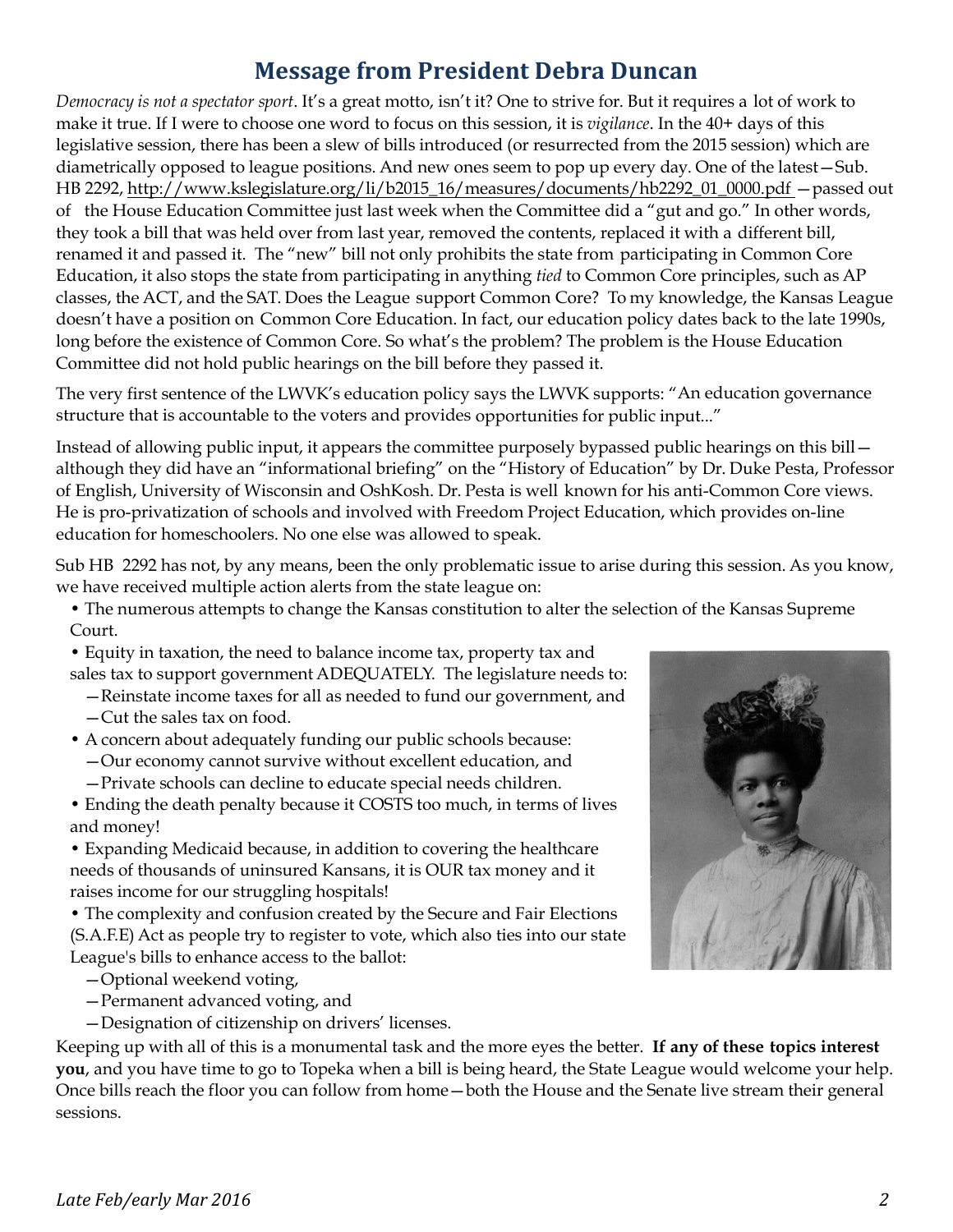#### **Highlights of the January 14 Board Meeting 7:30 pm, Lawrence Public Library**

**Present.** Debra Duncan (President), Cille King (Vice President), Marjorie Cole (Treasurer), Marci Francisco, Janice Friedman, Carol Klinknett, Marlene Merrill, and Austin Turney, and guests Eric Babb and Bonnie Dunham (acting secretary). **Absent.** Midge Grinstead, Margaret Arnold, and Melissa Wick.

**President's report.** Debra reported that the League's Orientation, held Jan 10, was very successful with 25 attendees, including board

members. Debra announced that Marlaine Stoor has resigned from the board because she wants to focus on volunteering at voter registration events.

**Vice President's report.** Cille reported that the 11-minute voter training video, produced by Washburn students, was released Jan 14. Instructors at Washburn, Wichita University, Fort Hays State and Emporia indicated they plan to use it. Cille, who was involved in the revisions and editing, said the video is available to anyone who requests it. A printed module is included.

League Day in Topeka is scheduled for Feb 25 from 9 am to 3 pm, with a state board meeting to follow. Paul Johnson will speak on Legislative issues.

**Treasurer's report.** Marjorie reported income of \$935 (contributions) in Dec and expenses of \$285.64 (voter services \$232.98, voter printing \$52.66). Net income/outflow was \$649.36. Current balances as of Dec 31 were: checking account \$8,459.20, money market account \$2,105.17, Stucky account \$3,631.36, and Education Fund \$1,597.01.

**Observer Corps.** Janice plans to send an email to members and others, who have indicated an interest in League activities, regarding openings in the Observer Corps. Members would attend and report on activities and actions of local boards. Although only members could represent LWV, the mailing might encourage others to join. Marjorie



can send the information to a list of about 200 people, after Debra reviews the proposed email.

**Art contest/scholarship:** Cille reported on efforts by Johnson County's League to increase voter participation by engaging students in Activism through Arts, a contest for high school seniors using a variety of media. Entries can be an essay, poetry, music, visual arts, drama, film or other creative expressions. Currently, LWV L–DC already sponsors the Stucky scholarship for high

> school students, which involves answering questions about the student's civic involvement. Marlene, who chairs the Stucky Scholarship committee, said it is well established and receives good support from district employees. After discussion, it was determined that it was probably too late to start a new contest this spring semester. However, League will look into working with the Lawrence Public Library on a contest for this summer and, perhaps, have a fall display of entries ready before the November election.

**Use of Education Funds for Per Member Payment (PMP).** Currently most of the donations designated for the tax-deductible Education Fund are used to pay  $\frac{1}{4}$  of the state and  $\frac{1}{2}$  of the national PMPs for our members. Donations to the General Fund and standard dues remain in the local treasury for unrestricted local use, including paying the remainder of the PMPs. If available, Education Fund contributions must be used for educational purposes only. The consensus was that we are careful to follow state and national guidelines.

**Fundraising.** Marjorie said the Dec fundraising letter was successful, and has brought in over \$2000 in donations. Janice recommended that the board plan time to look at other fundraising options.

—*Bonnie Dunham*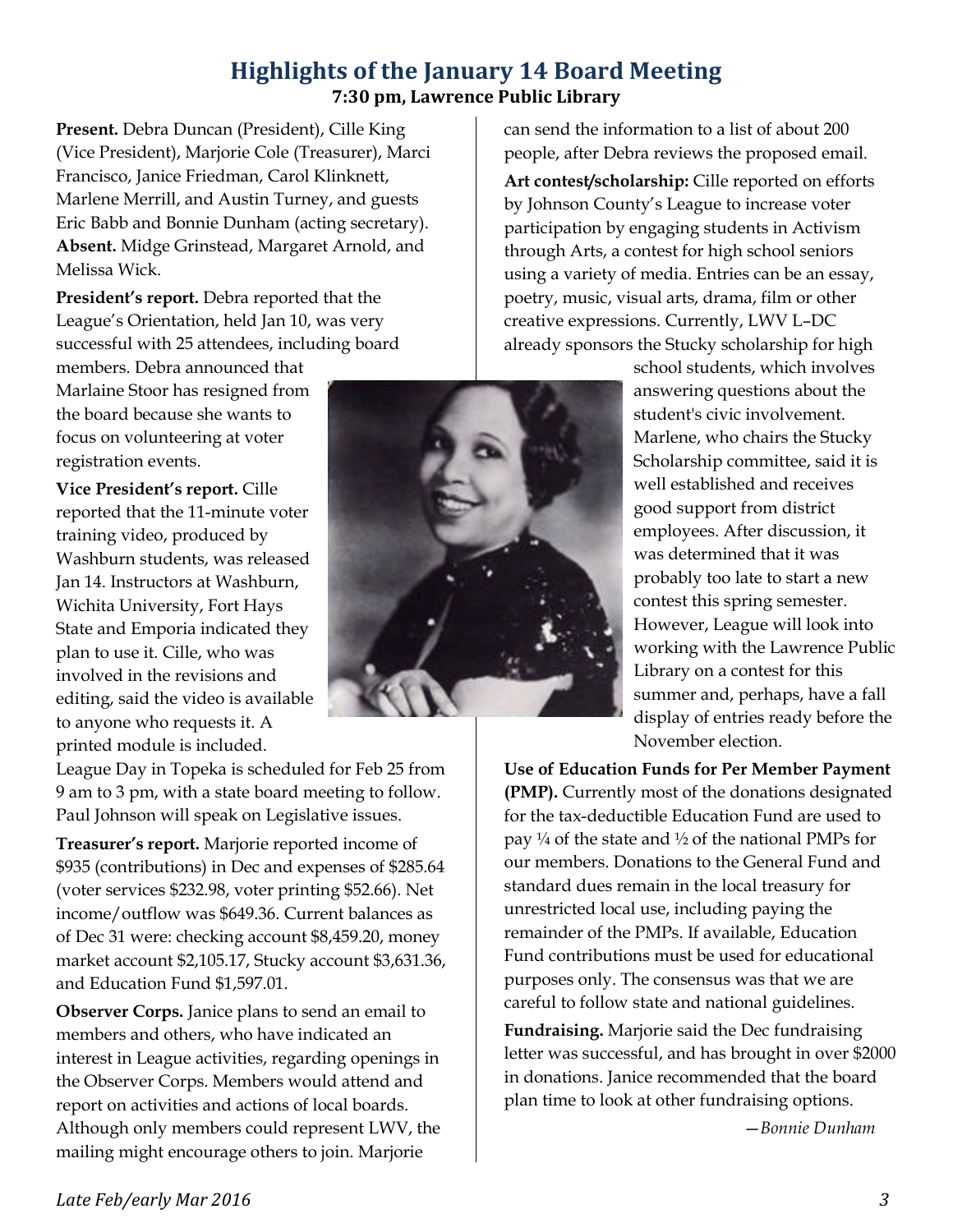#### **March** *Hot Topic***—Guns in Lawrence Buildings Thursday, March 24, 7–8:30 pm, Lawrence Public Library Auditorium**

City and county representatives will comment on the implementation of Kansas concealed-carry laws, especially in safeguarding public buildings. For instance, do we modify rules and notifications for places used by minor children in the city and county? Many young citizens take part in Parks and Recreation programs; junior tournaments are held at Rock Chalk facilities; scouts and others use buildings on the Douglas County Fairgrounds. What kinds of information about guns in public spaces do Lawrence citizens need? Panelists from the City of Lawrence and Douglas County will speak and answer questions. **All are welcome**, so please bring your friends and neighbors! Watch for more information about this event in future mailings.

### **Report on LWV L–DC February** *Hot Topic*

The tremendous challenges and rewards of caring for vulnerable children in the state of Kansas were presented to League members at the Feb 18 "Hot Topic" session at the Watkins Historical Museum.

Erica Hunter, a social work supervisor for the Department of Children & Families, spoke about how the process works in protecting children. She explained that after deciding which cases the department could help (approximately 50% to 60% of the some 56,000 requests statewide) they talk with the alleged victims; work with law enforcement and court system; and complete the risk and safety assessments. Hunter also explained how the department utilizes all community services available, including family members and friends, to avoid having to remove the child from the home. Hunter stated that often we are successful using Family Preservation Services only, but when a child is still at risk then the decision goes to the District Attorney first, and then to the District Judge who makes the final decision to place the child into foster care.

Diana Fredrick, executive director of Douglas County CASA (Court Appointed Special Advocates), explained because of the



shortage of foster care families in Lawrence many children are placed outside the area. Of the new cases in Douglas County, 77 are girls, 55, boys. Some 47 are under the age of 5.

Many of these cases, she explained, were the result of methamphetamine use. There are now 60 CASA



volunteers who are assigned to one child each. Becoming a volunteer requires 30 hours of training, a commitment of at least one year of service, and other requirements like references and background checks.

In addition to the city and county governments, there are some 50 local agencies involved in focusing on reducing child abuse in the community. The main goal is always to get the child out of foster care and into a permanent home. Independent Living and Step Gap are two programs designed to help kids who age out of the regular foster care system.

Fredrick said Douglas County CASA is celebrating its 25th anniversary. Founded in 1991 by the Hon. Jean Shepherd, Douglas County joined the now 980 CASAs nation-wide. Fredrick thanked the League for their support. She also announced that the local CASA is one of 10 CASAs national wide that is being used as a training model.

—*Ann Carlin Ozegovic*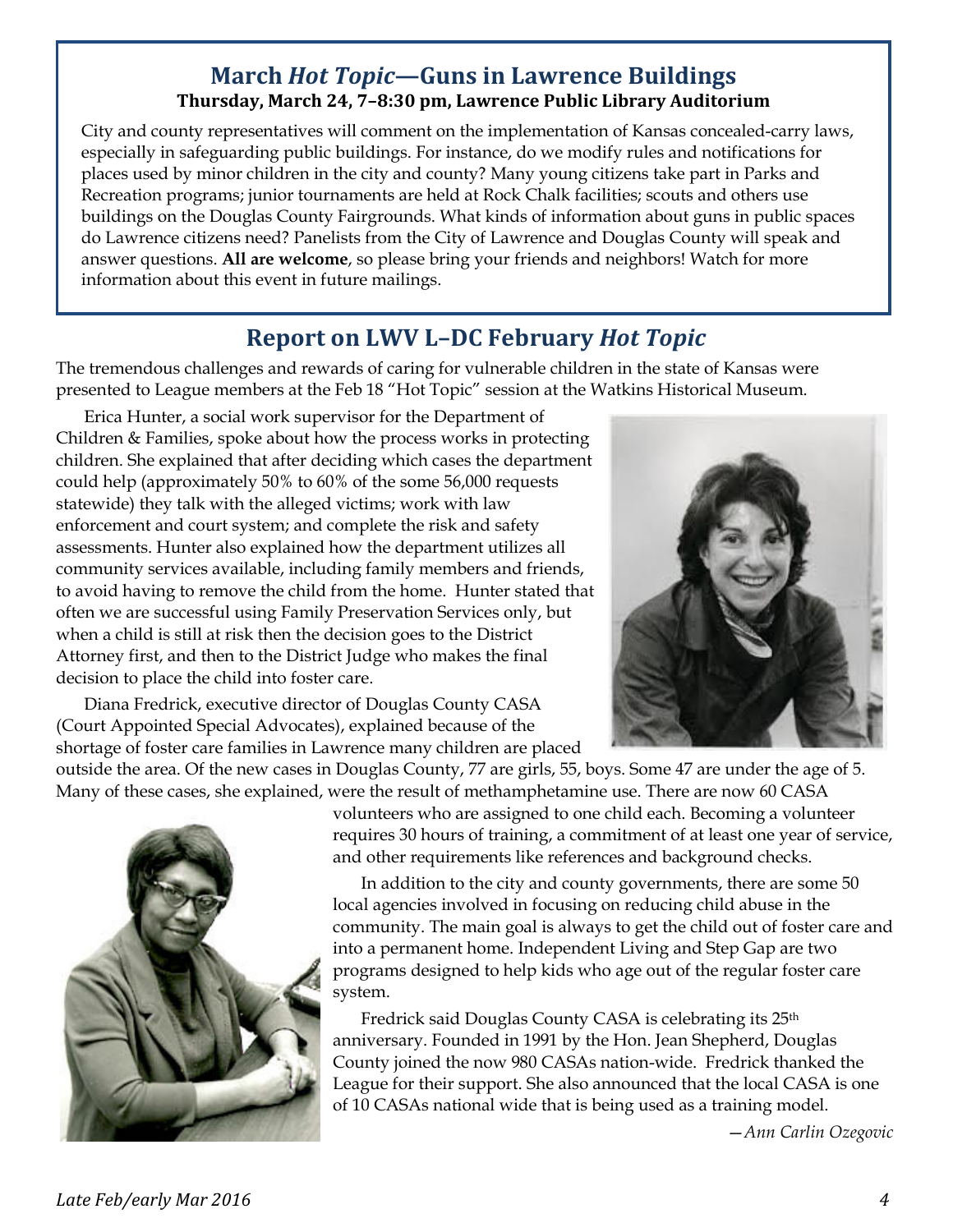#### *Don't miss this***: Current Healthcare Issues in the State of Kansas, a conversation with Sheldon Weisgrau, Director, Health Reform Resource Project Thursday, March 3, 1–2:30pm, Lawrence Public Library Auditorium**

Presented through the joint sponsorship of the Lawrence–Douglas County Advocacy Council on Aging, the Jayhawk Area Agency on Aging, League of Women Voters of Lawrence–Douglas County, Community Village Lawrence, the Lawrence–Douglas County Health Department, and the Lawrence Public Library.

### **League seeks nominations for the Helen Fluker Open and Accessible Government Award**

The Lawrence-Douglas County League of Women Voters is accepting nominations from individuals or community groups for the Helen Fluker Award, which is given annually to recognize an individual for promoting open and accessible government at all levels.

The nominee should be a Douglas County resident above the age of 18 whose efforts promote improvement in government, either as a volunteer or as an extension of his or her employment. The nominee could have accomplished this in a variety of ways, such as:

- Attempting to increase government participation
- Educating the public about an issue
- Working toward more open government
- Participating in the community, leading to better political decision-making.



Previous award winners include: Mary Michener, Hilda Enoch, Larry Kipp, Betty Lichtwardt, Allan and Louise Hanson, Mary Davidson, Forrest Swall, Jesse Branson, marci francisco, Jamie Shew, Margaret Farley, Dave Ranney, Scott Criqui, Mitzi McFatrich, Laura Routh and Sandy Praeger.

The award is given in honor of the late Helen Fluker, who was a long-time League member serving on its board and twice as its president. Her career included working for Department of Army and the Department of State.

**The deadline for submission is Friday, Mar 4, and the award will be presented at a luncheon on Mar 19 (see League Calendar on p. 1).** The nomination form is printed on p. 6 of *The Voter* and are also available at the League's website <http://lawrenceleague.com/>. For more information, or to make your reservation for the Luncheon, contact Melissa Wick at 785-841-4108 or wickma[at]aol.com.

### *League in the News!*

#### **Recent appearances by LWV L–LC and League members in the Lawrence** *Journal-World.*

Anna Slemmer, Letter to the Editor *Just Compensation* (Feb 19), about there being no compensation for that man who was unjustly imprisoned for a murder • Patrick Wilbur, Letter to the Editor *Misguided Effort* (Feb 20), about raising the legal age to purchase tobacco • Staff editorial *Communist Plot?* (Feb 23), in praise League's efforts to register and inform voters about the issues • Story *City Commission responds to Kansas Senate bill targeting Lawrence's affordable housing ideas*, featuring testimony from Melinda Henderson.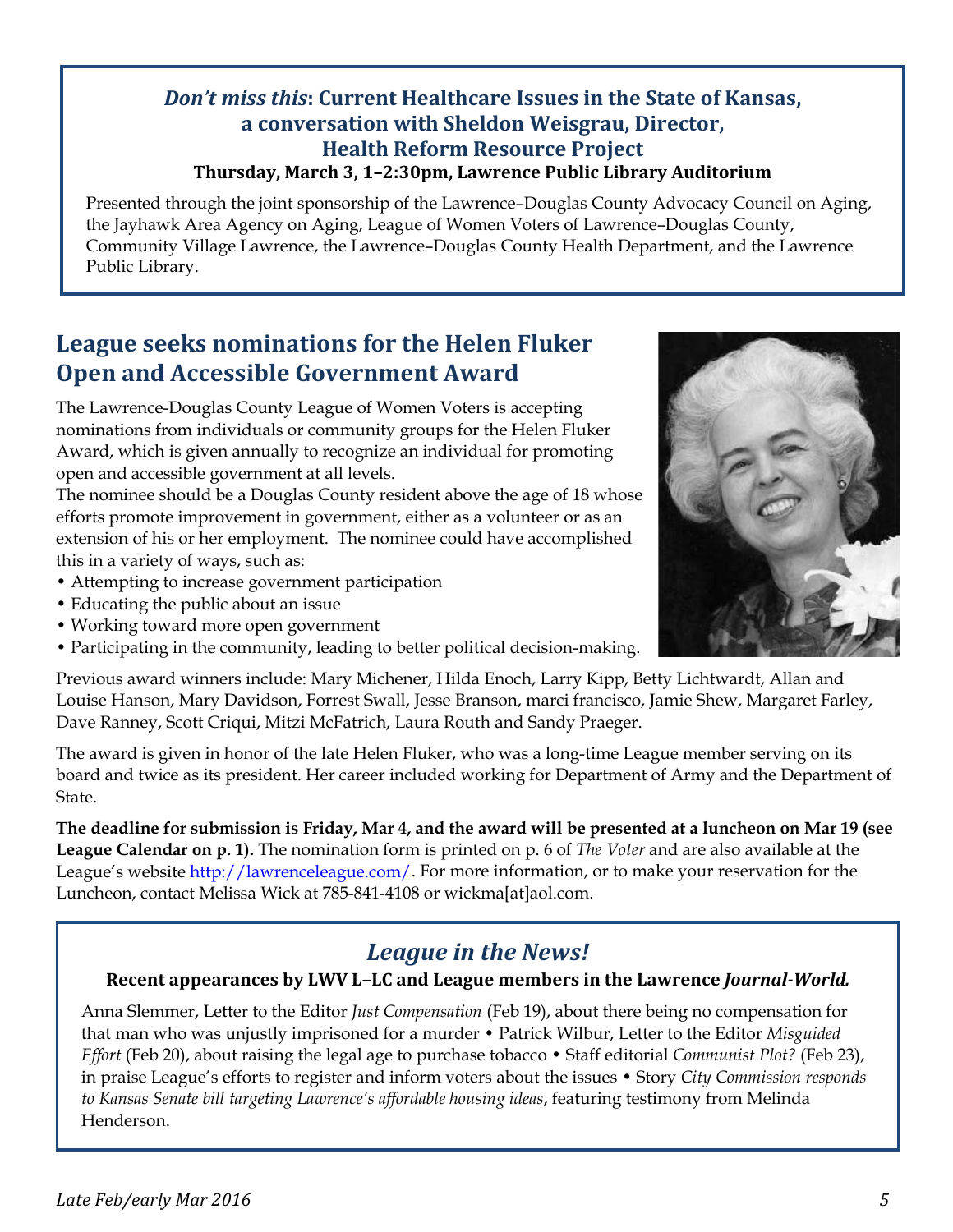

### **Helen Fluker Open and Accessible Government Award Nomination Form**

| Name of Nominee |       |
|-----------------|-------|
|                 |       |
| Address         |       |
| Telephone       | Email |

### **Nominating Criteria**

The nominee must be a Douglas County resident over age 18, and their efforts (volunteer or as an extension of their work duties) must have promoted improvement in government. They could have accomplished this in a variety of ways, such as attempting to increase citizen participation in government; educating the public about an issue; working toward more "open" government; or otherwise being involved in ways which represent the principles that lead to better political decision-making.

Please indicate below or attach a statement explaining why you feel this nominee should be considered for the Helen Fluker Open and Accessible Government Award. Please feel free to attach up to three additional sheets to this form.

\_\_\_\_\_\_\_\_\_\_\_\_\_\_\_\_\_\_\_\_\_\_\_\_\_\_\_\_\_\_\_\_\_\_\_\_\_\_\_\_\_\_\_\_\_\_\_\_\_\_\_\_\_\_\_\_\_\_\_\_\_\_\_\_\_\_\_\_\_\_\_\_\_\_\_\_\_\_\_\_\_\_\_\_\_\_\_\_

|                                                                                                                              | Please date and sign the form and return to Helen Fluker Award Selection Committee • LWV L/DC • PO Box 1072 • Lawrence KS<br>by March 4, 2016. If you prefer to email your nomination, please send to <i>lawrenceksleague</i> @gmail.com. Thank you! |
|------------------------------------------------------------------------------------------------------------------------------|------------------------------------------------------------------------------------------------------------------------------------------------------------------------------------------------------------------------------------------------------|
| Date<br><u> 1980 - Jan Stein Stein Stein Stein Stein Stein Stein Stein Stein Stein Stein Stein Stein Stein Stein Stein S</u> | Signature experience and the state of the state of the state of the state of the state of the state of the state of the state of the state of the state of the state of the state of the state of the state of the state of th                       |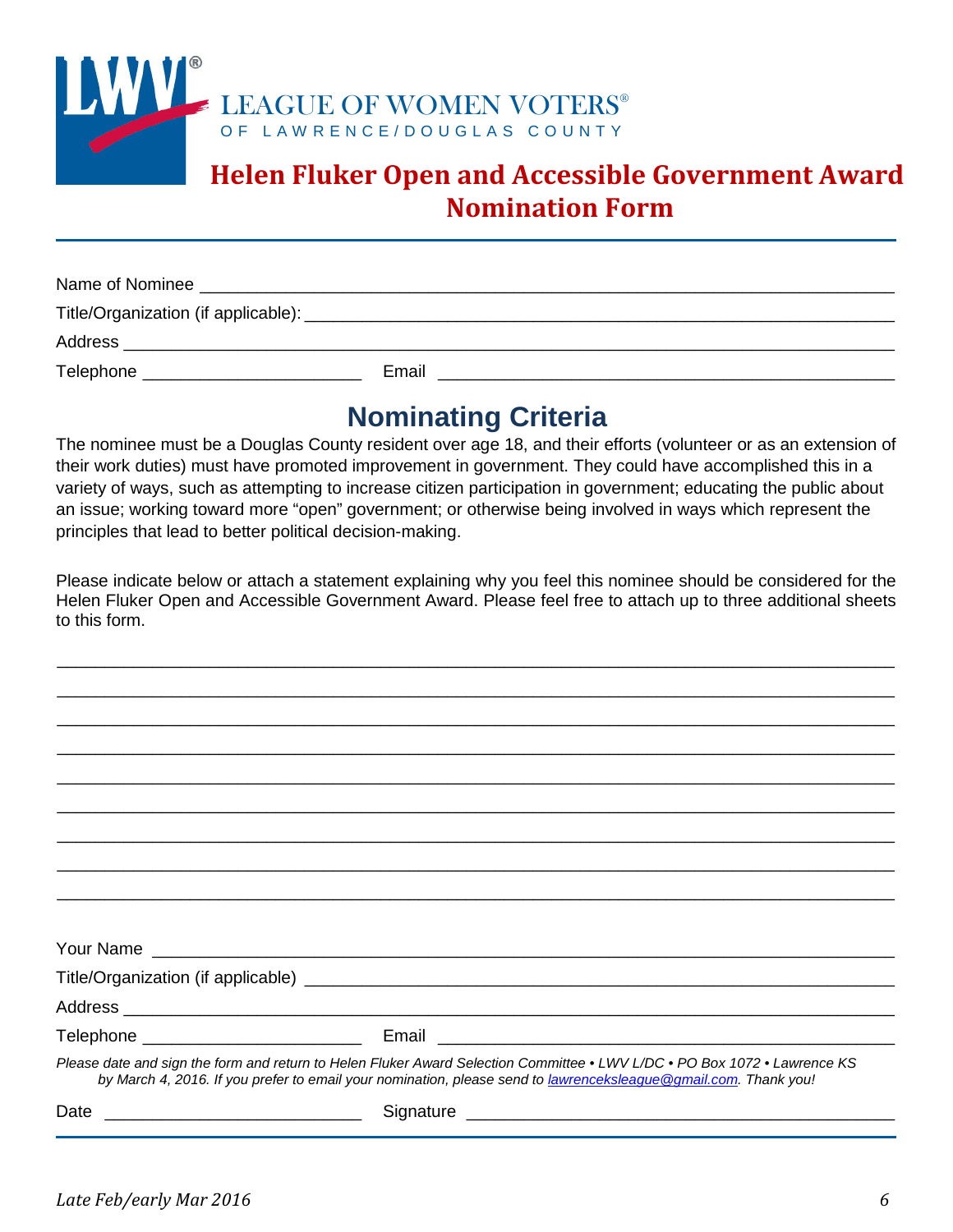### *Welcome New Members!*

Please welcome our newest members, Eric Babb, Marilyn Hall, Courtney Shipley, and Jane Tuttle. We look forward to your participation in our activities. —*Margaret Arnold*

### **Voter Registration Efforts**

**High Schools**. In late Nov and early Dec, we went to LSH, FSHS, and the new Career Center to register voters. We took 319 applications and 196 proof-ofcitizenship documents. In checking the Feb 2 suspense list, there were still 92 who have not provided their document. The 90 days before purging those names was fast approaching, so we tried to contact the students. LHS has a social worker, and this semester an intern, who had been going through students' files for documents, and contacting students and parents. They provided 12 documents on Feb 10, and have only 10 students still in suspense. Some League members went to FSHS Feb 9 and 10, during lunch hour, to get additional documents and voter registrations. We received 5 documents from those on the suspense list and 13 new voter registrations, 2 of which included the required document. Five more have since turned in documents, leaving 60 from the Nov drive still in suspense at FSHS. The Secretary of State's office had said that there would be monthly checks against Kansas Vital Statistics of those in suspense. Those found with Kansas birth certificates would be





automatically removed from the suspense list and registered to vote. That is obviously not working properly, as 14 of the 17 documents that we viewed on Feb 9 and 10 were Kansas birth certificates. Those should have been caught in the Vital Statistics checks between late Nov and Feb.

Thank you Marlaine, Julie, Janice, Marjorie, Debra for helping with the voter drive at FSHS.

**Lawrence Public Library.** Educate Lawrence, a group that works to educate the public on Kansas legislation effecting education, sponsored speakers at the Library on Feb 16. They invited the League to register voters at the event. We received ten voter applications. Nine were address updates or party affiliation changes, and one had just turned 18 years old—a new voter.

Thank you Marlaine, Melissa, and Marjorie for help with the registration tables. *—Cille King*

#### *From your treasurer*

Thanks go to all of you who are paying your dues early! They are officially due by March 31, 2016. In order for you to vote at the Annual Meeting (Saturday, April 16), your dues must be paid. Please complete the membership form on the last page of *The Voter* and indicate your interests and abilities. *—Marjorie Cole*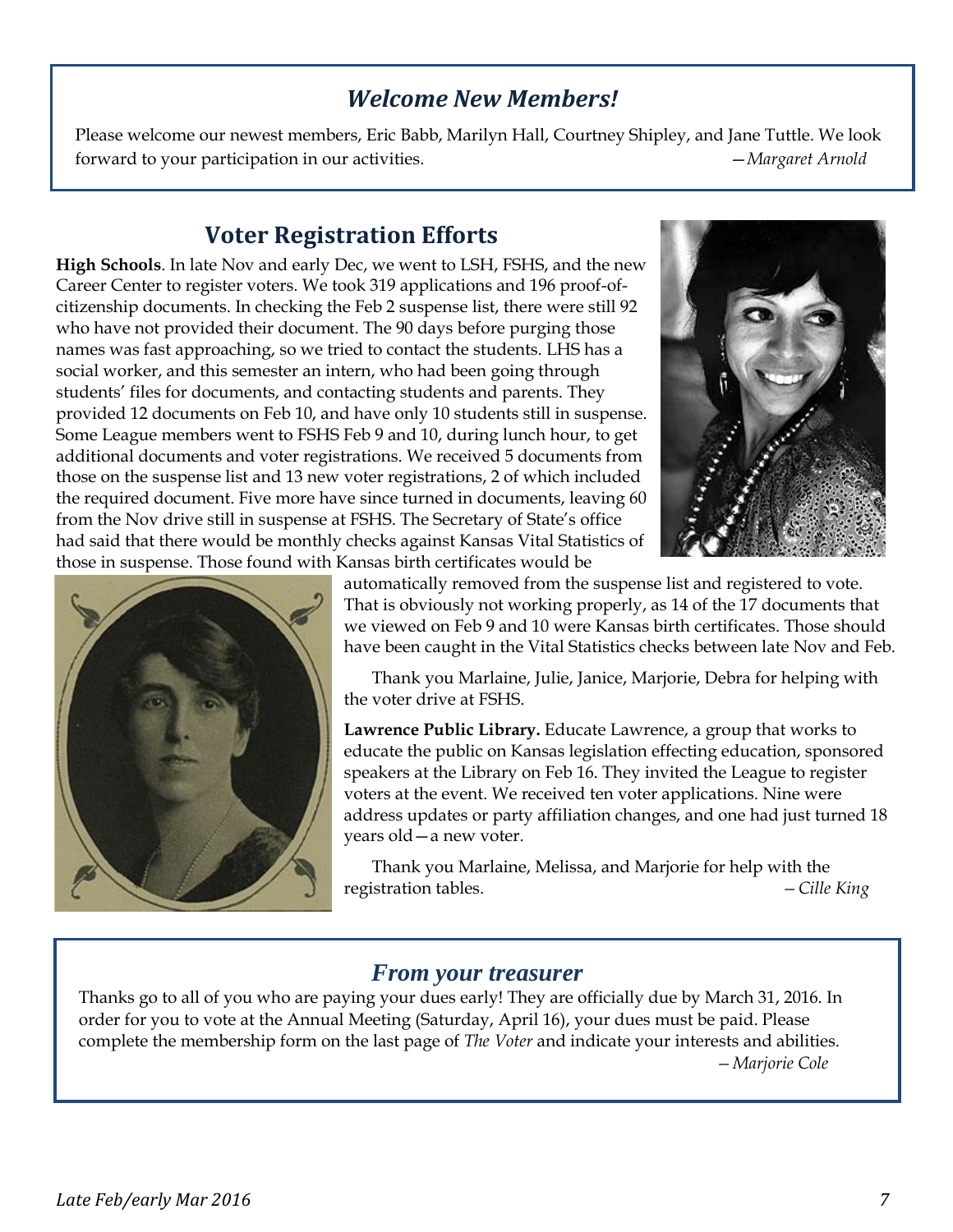### **Important web links for voter registration and Kansas Presidential Caucus information**

Both Republican and Democratic presidential caucuses will take place on March 5.

• To participate in the Republican Caucus, you must be a registered Republican no later than Feb 4, 2016. For more information, visit [http://www.ksgop.org/#!caucus/cl95.](http://www.ksgop.org/#!caucus/cl95) (For a list of candidates, visit [http://www.thegreenpapers.com/P16/KS](http://www.thegreenpapers.com/P16/KS-R)-R.)

• To participate in the Democratic Caucus, you can register up to and including the day of the caucus and can participate if you will be 18 by Nov 4, 2016. For more information, visit [http://www.kansas](http://www.kansasdems.org/caucus-2016/)dems.org/caucus-[2016/.](http://www.kansasdems.org/caucus-2016/) (For a list of candidates, visit [http://www.thegreenpapers.com/P16/KS](http://www.thegreenpapers.com/P16/KS-D)-D.)

• Check your voter registration online by entering your first and last names and date of birth at

<https://myvoteinfo.voteks.org/VoterView/RegistrantSearch.do> .

• If you have a Kansas driver's license or Kansas non-driver ID, you can register to vote or update your registration online at <https://www.kdor.org/voterregistration/>.

• If you want to register to vote in Kansas with a paper form, go to https://w[ww.kssos.org/forms/elections/voterregistration.pdf](https://www.kssos.org/forms/elections/voterregistration.pdf).

• New Kansas voters need to provide "proof of citizenship" in order to register to vote. To find out more about accepted documents, visit [http://www.gotvoterid.com/proof](http://www.gotvoterid.com/proof-of-citizenship.html)-of-citizenship.html.

• If you were born in Kansas, you can request a certified copy of your Kansas birth certificate at [http://www.kdheks.gov/vital/birth.html;](http://www.kdheks.gov/vital/birth.html) you can request a FREE copy of your birth certificate with this form (form BCA) at<http://www.gotvoterid.com/pdf/BCA.pdf>.

• If you were born in another state, you can find information about how obtain vital records from your state at

<http://www.cdc.gov/nchs/w2w.htm>.

• To update your Kansas driver's license and voter registration address online, visit [https://www.kdor.org/](https://www.kdor.org/dl/)dl/. —*Cille King*

*Helens in History* (with many thanks to Wikipedia, from which I borrowed liberally!). **Page 2, Nannie Helen Burroughs** (1878–1961), educator, orator, religious leader, civil rights activist. A vocal advocate for women's rights and education, she founded the National Training School for Women and Girls in Washington, DC, which provided classes for African-American girls and young women in the segregated South. **Page 3: Helen Humes** (1913–1981), jazz and blues singer, vocalist with the Count Basie band who helped define the sound of vocal swing music. **Page 4, (Upper right) Helen Frankenthaler** (1928–2011), abstract expressionist painter and major contributor to the postwar American art. **(Lower left) Helen Octavia Dickens** (1909–2001; BS, University of Illinois 1932, MD 1934), doctor and professor of obstetrics and gynecology. The daughter of a former slave, in 1950 she was the first African-American woman to be admitted to the American College of Surgeons. **Page 5, Helen Naramore Fluker** (1919–1998), diplomat, volunteer, advocate for open government, and long-time member of LWV L–DC. **Page 7, (Upper right) Helen Hardin** (*Tsa-sah-wee-eh*, 1943–1984), innovative painter who combined images from Native American tradition with modern abstract art. **(Lower left) Helen Miller Fraser** (1881–1979), Scottish suffragist, educationalist, and Liberal Party politician, the first woman to be adopted in Scotland as an official prospective parliamentary candidate and in 1922 one of three women candidates to stand for election. **Page 8, Helen Thompson Woolley** (1874–1947), psychologist whose pioneering research tested common assumptions about gender-based difference, as well as the effects of child labor. **Back page, Helen Adams Keller** (1880–1968), American author, political activist, and lecturer, the first deafblind person to earn a BA (Radcliffe College, 1902), and, yes, a socialist. She was not, to my knowledge, a member of the League.

**\_\_\_\_\_\_\_\_\_\_\_\_\_\_\_\_\_\_\_\_\_\_\_\_\_\_\_\_\_\_\_\_\_\_\_\_\_\_\_\_\_\_\_\_\_\_\_\_\_\_\_\_\_\_\_\_\_\_\_\_\_\_\_\_\_\_\_\_\_\_\_\_\_\_\_\_\_\_\_\_\_\_\_\_\_\_\_\_\_\_\_\_\_\_\_\_\_**



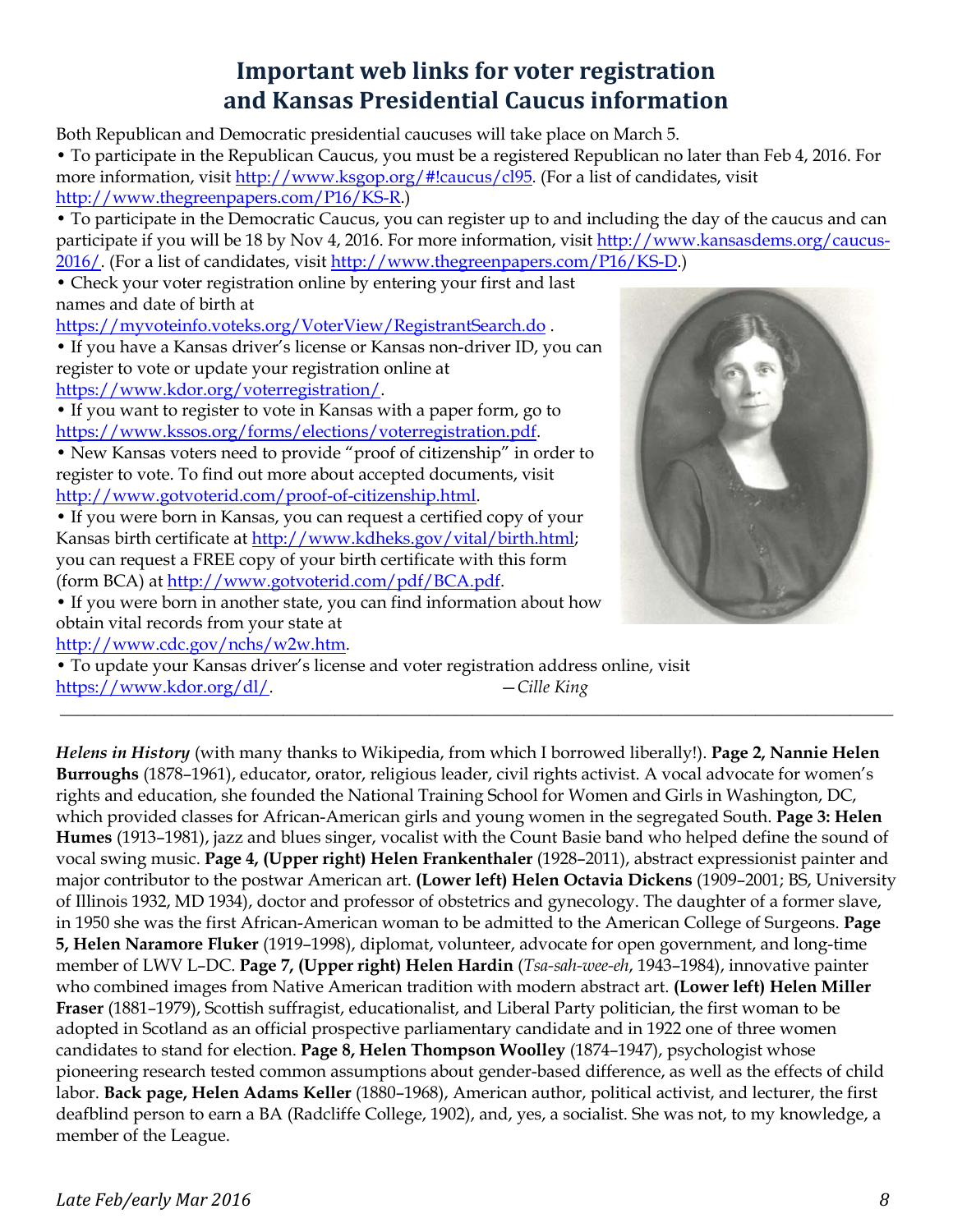

## **Make a Difference – Join/Support the League!**

#### *Return this form with a check made out to LWV L/DC, and mail to LWV L/DC, PO Box 1072, Lawrence, KS 66044.*

(*Membership is open to anyone who will be eligible to vote in the next November election. New or renewed memberships received now will expire March 31, 2017.*)

| New Member. I heard about the League via (Facebook, Web Site, Friend, Other):                                                                                                                                                                                                                                                                                                                                                   |                                                                                                                                                       |                                                                                                                                                                                                                                                                                                                                                                                                                                                                                                                                                                                              |
|---------------------------------------------------------------------------------------------------------------------------------------------------------------------------------------------------------------------------------------------------------------------------------------------------------------------------------------------------------------------------------------------------------------------------------|-------------------------------------------------------------------------------------------------------------------------------------------------------|----------------------------------------------------------------------------------------------------------------------------------------------------------------------------------------------------------------------------------------------------------------------------------------------------------------------------------------------------------------------------------------------------------------------------------------------------------------------------------------------------------------------------------------------------------------------------------------------|
| Suggested voluntary membership assessment:*<br>Approximate Household Income<br>Student**<br>Under \$25,000<br>\$25,000 to \$50,000<br>Over \$50,000<br>Sustaining member<br>Life member (of 50 years)                                                                                                                                                                                                                           | Individual membership<br>$\frac{\ }{\ }$ \$17<br>$\frac{\ }{\ }$ \$20<br>$\frac{\ }{\ }$ \$35<br>$\frac{\ }{\ }$ \$55<br>$\frac{\ }{\ }$ \$100<br>\$0 | Household membership<br>$\frac{\ }{\ }$ \$29<br>$\frac{\ }{\ }$ \$35<br>$\frac{\ }{\ }$ \$55<br>$\frac{\ }{\ }$ \$85<br>\$150<br>* Our membership assessment supports the National and State Leagues at \$50/member (\$32 National and \$18 State).<br>** High school or postsecondary student enrolled at least part time in an accredited institution.<br>I am not a member, but would like to support the League with my contribution as indicated below.                                                                                                                                 |
|                                                                                                                                                                                                                                                                                                                                                                                                                                 |                                                                                                                                                       | I have enclosed a contribution of \$ ________________ for the League General Fund.<br>I have enclosed a contribution of \$ ________________ for the League Education Fund***                                                                                                                                                                                                                                                                                                                                                                                                                 |
|                                                                                                                                                                                                                                                                                                                                                                                                                                 |                                                                                                                                                       | *** This contribution is tax-deductible. Write check to "LWV Education Fund."                                                                                                                                                                                                                                                                                                                                                                                                                                                                                                                |
|                                                                                                                                                                                                                                                                                                                                                                                                                                 | <b>PLEASE PRINT</b>                                                                                                                                   |                                                                                                                                                                                                                                                                                                                                                                                                                                                                                                                                                                                              |
|                                                                                                                                                                                                                                                                                                                                                                                                                                 |                                                                                                                                                       |                                                                                                                                                                                                                                                                                                                                                                                                                                                                                                                                                                                              |
|                                                                                                                                                                                                                                                                                                                                                                                                                                 |                                                                                                                                                       |                                                                                                                                                                                                                                                                                                                                                                                                                                                                                                                                                                                              |
|                                                                                                                                                                                                                                                                                                                                                                                                                                 |                                                                                                                                                       | Telephone _________________________________ Email ______________________________                                                                                                                                                                                                                                                                                                                                                                                                                                                                                                             |
| <b>General Membership Meetings:</b><br>__ Set up and/or tear down<br>___ Hospitality (provide coffee/tea/dessert)<br>___ Taking notes/writing up report of meeting<br>Membership:<br>__ Recruitment<br>___ Mentor/follow-up with new members<br>Provide a ride to a fellow member<br>Phone members without internet access<br>about<br>special updates<br>Voter Services:<br>__ Register voters<br>__ Help with voter education |                                                                                                                                                       | As a League member or supporter, I would like to help support League activities by participating as follows:<br>Promotion of League to our Community:<br>__ Public speaking<br>__ Represent League at community events<br>___ Observer corps (attend/report on government<br>meetings)<br>- Help with research for League studies on issues<br>__ Serve on the Board of Directors<br>I have the following skills:<br>__ Editing articles/reports<br>__ Database management<br>___ Microsoft Word / Excel / Quickbooks<br>___ Website/Social Media design/management<br>My interests include: |
|                                                                                                                                                                                                                                                                                                                                                                                                                                 |                                                                                                                                                       |                                                                                                                                                                                                                                                                                                                                                                                                                                                                                                                                                                                              |
|                                                                                                                                                                                                                                                                                                                                                                                                                                 | <b>PO BOX 1072 • LAWRENCE KS 66044-1072</b>                                                                                                           |                                                                                                                                                                                                                                                                                                                                                                                                                                                                                                                                                                                              |

President@lawrenceleague.com • www.lawrenceleague.com www.facebook.com/lwvldc • [www.twitter.com/lwvldc](http://www.twitter.com/lwvldc)